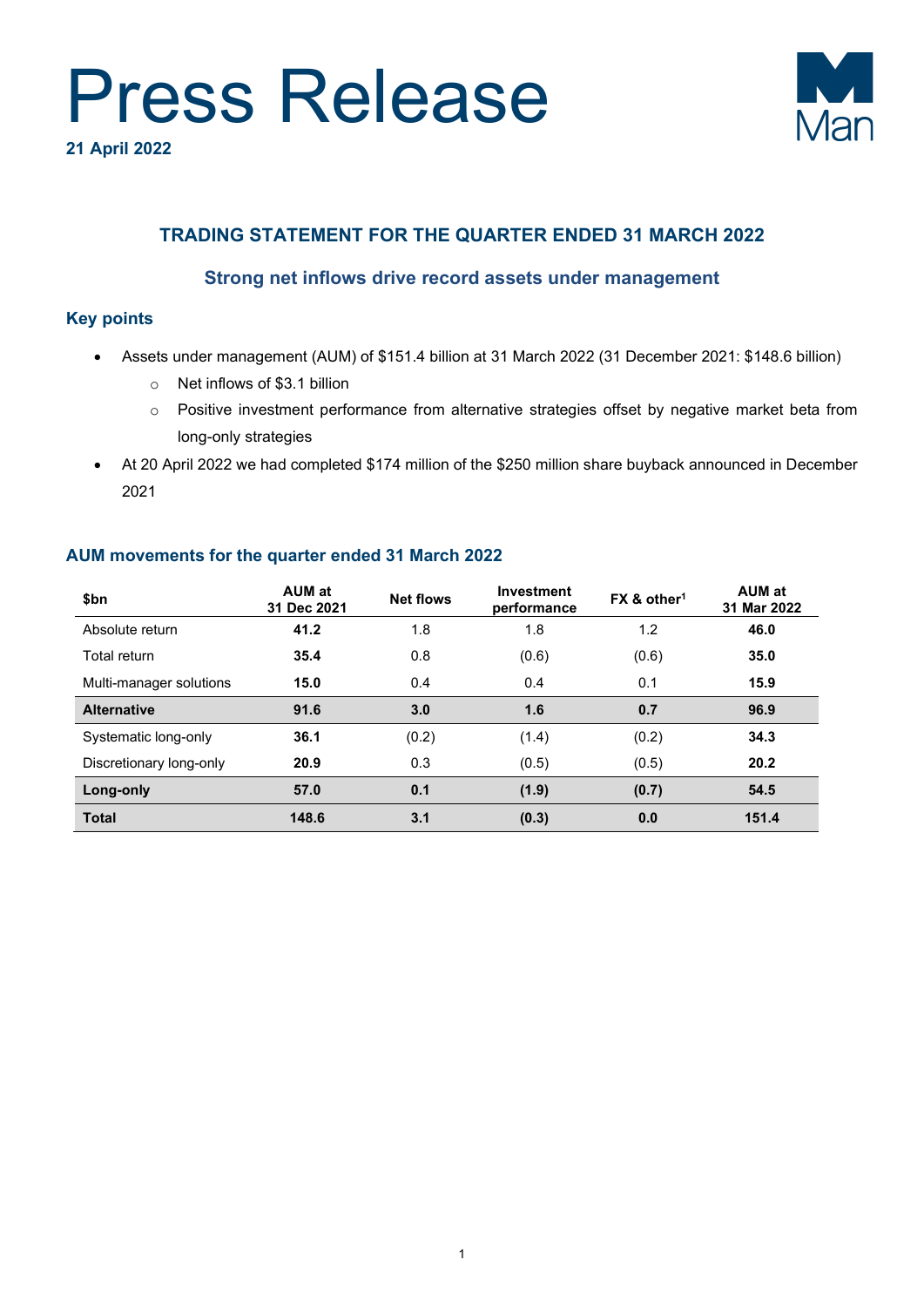# AUM by product category

| \$bn                                     | 31-Mar-21 | 30-Jun-21 | 30-Sep-21 | 31-Dec-21 | 31-Mar-22 |
|------------------------------------------|-----------|-----------|-----------|-----------|-----------|
| Absolute return                          | 35.4      | 38.3      | 39.9      | 41.2      | 46.0      |
| Man Institutional Solutions <sup>2</sup> | 8.3       | 9.5       | 11.1      | 11.0      | 11.9      |
| <b>AHL Alpha</b>                         | 7.8       | 8.3       | 7.9       | 8.6       | 11.4      |
| <b>AHL Dimension</b>                     | 4.9       | 5.5       | 5.4       | 5.5       | 5.7       |
| <b>GLG</b> equity                        | 5.1       | 4.9       | 5.1       | 5.5       | 5.3       |
| <b>AHL Evolution</b>                     | 4.2       | 4.6       | 4.5       | 4.7       | 4.9       |
| <b>AHL Diversified</b>                   | 1.5       | 1.4       | 1.4       | 1.3       | 1.4       |
| Other $3$                                | 3.6       | 4.1       | 4.5       | 4.6       | 5.4       |
| <b>Total return</b>                      | 29.1      | 32.5      | 34.6      | 35.4      | 35.0      |
| <b>AHL TargetRisk</b>                    | 11.8      | 14.3      | 16.6      | 18.7      | 17.8      |
| Alternative Risk Premia                  | 8.2       | 9.1       | 8.8       | 8.9       | 9.1       |
| CLOs and other                           | 4.8       | 4.7       | 4.8       | 3.7       | 3.8       |
| <b>Global Private Markets</b>            | 2.5       | 2.7       | 2.8       | 3.0       | 3.3       |
| Emerging markets fixed income            | 1.8       | 1.7       | 1.6       | 1.1       | 1.0       |
| <b>Multi-manager solutions</b>           | 13.9      | 13.4      | 14.1      | 15.0      | 15.9      |
| Infrastructure & direct access           | 7.2       | 7.5       | 8.1       | 9.1       | 9.5       |
| Segregated                               | 6.1       | 5.3       | 5.4       | 5.4       | 5.9       |
| Diversified and thematic FoHF            | 0.6       | 0.6       | 0.6       | 0.5       | 0.5       |
| <b>Systematic long-only</b>              | 29.0      | 30.7      | 30.0      | 36.1      | 34.3      |
| Global equity                            | 12.5      | 13.4      | 13.3      | 18.9      | 17.7      |
| International equity                     | 7.5       | 7.5       | 7.6       | 8.0       | 8.0       |
| Emerging markets equity                  | 7.1       | 8.0       | 7.4       | 7.4       | 7.0       |
| US equity                                | 1.9       | 1.8       | 1.7       | 1.8       | 1.6       |
| <b>Discretionary long-only</b>           | 19.6      | 20.4      | 20.9      | 20.9      | 20.2      |
| Credit and convertibles                  | 3.7       | 4.1       | $5.0\,$   | 5.5       | $5.4$     |
| UK equity                                | 4.7       | 4.6       | 4.7       | 4.7       | 4.5       |
| Japan equity                             | 4.3       | 4.2       | 4.2       | 3.7       | 4.3       |
| Europe ex-UK equity                      | 3.8       | 3.5       | 3.0       | 3.2       | 2.5       |
| Emerging markets fixed income            | 1.8       | 1.9       | 1.9       | 1.9       | 1.8       |
| Other <sup>4</sup>                       | 1.3       | 2.1       | 2.1       | 1.9       | 1.7       |
| <b>Total</b>                             | 127.0     | 135.3     | 139.5     | 148.6     | 151.4     |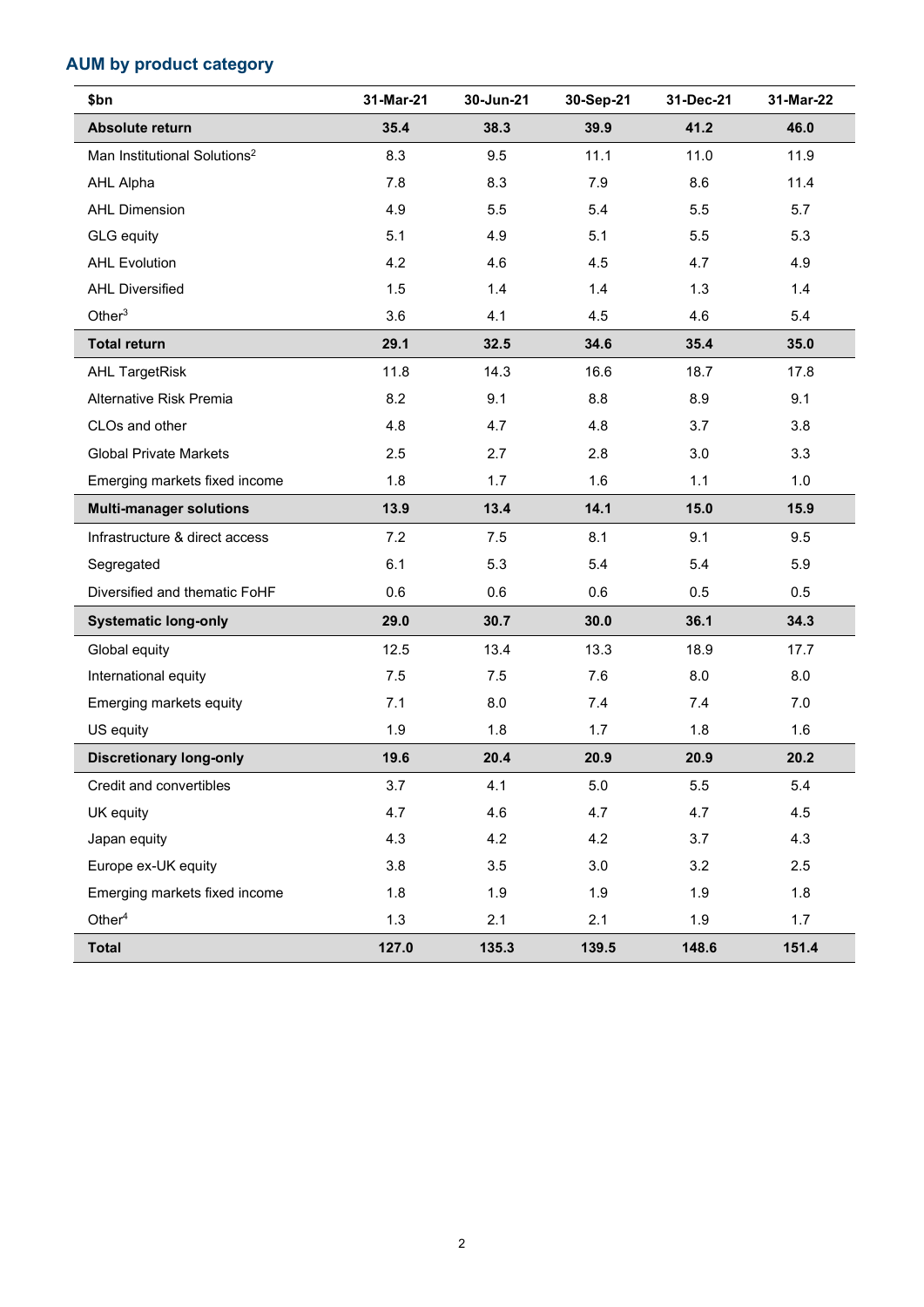## Investment performance

|                                               |                | Return (net of fees)       |                             | Annualised return (net of fees) |                           |                             |  |
|-----------------------------------------------|----------------|----------------------------|-----------------------------|---------------------------------|---------------------------|-----------------------------|--|
|                                               |                | 3 months to<br>31 Mar 2022 | 12 months to<br>31 Mar 2022 | 3 years to<br>31 Mar 2022       | 5 years to<br>31 Mar 2022 | Inception to<br>31 Mar 2022 |  |
| Absolute return                               |                |                            |                             |                                 |                           |                             |  |
| <b>AHL Alpha</b>                              | $\sqrt{5}$     | 7.0%                       | 9.2%                        | 8.8%                            | 6.9%                      | 10.6%                       |  |
| <b>AHL Dimension</b>                          | 6              | 1.6%                       | 8.7%                        | 1.8%                            | 2.9%                      | 4.6%                        |  |
| <b>AHL Evolution</b>                          | $\overline{7}$ | 4.0%                       | 22.9%                       | 11.3%                           | 10.6%                     | 12.9%                       |  |
| <b>AHL Diversified</b>                        | 8              | 11.8%                      | 11.4%                       | 11.7%                           | 7.7%                      | 11.0%                       |  |
| <b>GLG Alpha Select Alternative</b>           | 9              | 2.7%                       | 12.4%                       | 7.4%                            | 8.1%                      | 4.7%                        |  |
| <b>GLG Event Driven Alternative</b>           | 10             | 0.4%                       | 3.7%                        |                                 |                           | 7.9%                        |  |
| <b>GLG Global Credit Multi Strategy</b>       | 11             | $1.0\%$ *                  | $1.2\%$ *                   | $5.4%$ *                        | $5.4%$ *                  | 11.4%*                      |  |
| <b>Total return</b>                           |                |                            |                             |                                 |                           |                             |  |
| <b>AHL TargetRisk</b>                         | 12             | $-5.2%$                    | 8.8%                        | 9.5%                            | 10.3%                     | 9.5%                        |  |
| Alternative Risk Premia                       | 13             | 3.3%                       | 15.3%                       | 2.0%                            | 2.9%                      | 3.6%                        |  |
| GLG Global Emerging Markets Debt Total Return | 14             | $-0.4%$                    | $-2.1%$                     | 0.6%                            | 0.0%                      | 1.5%                        |  |
| <b>Multi-manager solutions</b>                |                |                            |                             |                                 |                           |                             |  |
| <b>FRM Diversified II</b>                     | 15             | 0.8%                       | 9.9%                        | 5.7%                            | 3.7%                      | 4.1%                        |  |
| <b>Systematic long-only</b>                   |                |                            |                             |                                 |                           |                             |  |
| Numeric Global Core                           | 16             | $-3.9%$                    | 12.0%                       | 14.4%                           | 10.6%                     | 11.3%                       |  |
| Relative return                               |                | 1.2%                       | 1.9%                        | $-0.6%$                         | $-1.8%$                   | 0.6%                        |  |
| Numeric Europe Core                           | 17             | $-5.6%$                    | 11.0%                       | 9.3%                            | 6.7%                      | 8.9%                        |  |
| Relative return                               |                | $-0.3%$                    | 1.7%                        | 0.7%                            | 0.6%                      | 2.4%                        |  |
| Numeric Emerging Markets Core                 | 18             | $-5.7%$                    | $-8.3%$                     | 8.3%                            | 7.1%                      | 6.3%                        |  |
| Relative return                               |                | 1.3%                       | 3.0%                        | 3.4%                            | 1.2%                      | 2.5%                        |  |
| <b>Discretionary long-only</b>                |                |                            |                             |                                 |                           |                             |  |
| GLG Continental European Growth Fund          | 19             | $-14.9%$                   | 1.1%                        | 11.8%                           | 9.2%                      | 9.3%                        |  |
| Relative return                               |                | $-7.9%$                    | $-5.5%$                     | 2.0%                            | 2.0%                      | 3.4%                        |  |
| GLG Japan CoreAlpha Equity Fund               | 20             | 10.5%                      | 13.2%                       | 7.1%                            | 4.9%                      | 4.3%                        |  |
| Relative return                               |                | 11.7%                      | 11.3%                       | $-2.3%$                         | $-2.7%$                   | 1.4%                        |  |
| <b>GLG Undervalued Assets Fund</b>            | 21             | $-0.4%$                    | 7.5%                        | 1.3%                            | 4.2%                      | 6.4%                        |  |
| Relative return                               |                | $-0.8%$                    | $-5.6%$                     | $-4.0%$                         | $-0.5%$                   | 0.7%                        |  |
| <b>GLG High Yield Opportunities Fund</b>      | 22             | $-2.6%$                    | 3.3%                        | 9.1%                            |                           | 10.0%                       |  |
| Relative return                               |                | 3.2%                       | 7.6%                        | 7.2%                            | $\overline{\phantom{0}}$  | 7.2%                        |  |
| <b>Indices</b>                                |                |                            |                             |                                 |                           |                             |  |
| HFRX Global Hedge Fund Index                  | 23             | $-1.4%$                    | 0.9%                        | 5.0%                            | 2.9%                      |                             |  |
| <b>HFRI Fund of Funds Conservative Index</b>  | 23             | 0.4%                       | 4.2%                        | 5.8%                            | 4.5%                      |                             |  |
| HFRI Equity Hedge (Total) Index               | 23             | $-4.1%$                    | 0.2%                        | 10.1%                           | 7.8%                      |                             |  |
| HFRX EH: Equity Market Neutral Index          | 23             | 0.1%                       | $-1.4%$                     | $-1.4%$                         | $-1.6%$                   |                             |  |
| Barclay BTOP 50 Index                         | 24             | 9.5%                       | 17.4%                       | 9.9%                            | 5.4%                      |                             |  |

\*Estimated. Estimated performance may vary materially from the official valuation. The data is provided for information purposes only.

Past or projected performance is no indication of future results. Financial indices are used for illustrative purposes only and are provided for the purpose of making a comparison to general market data as a point of reference and should not be construed as a true comparison to the strategy.

The information herein is being provided solely in connection with this press release and is not intended to be, nor should it be construed or used as, investment, tax or legal advice, any recommendation or opinion regarding the appropriateness or suitability of any investment or strategy, or an offer to sell, or a solicitation of an offer to buy, an interest in any security, including an interest in any fund or pool described herein.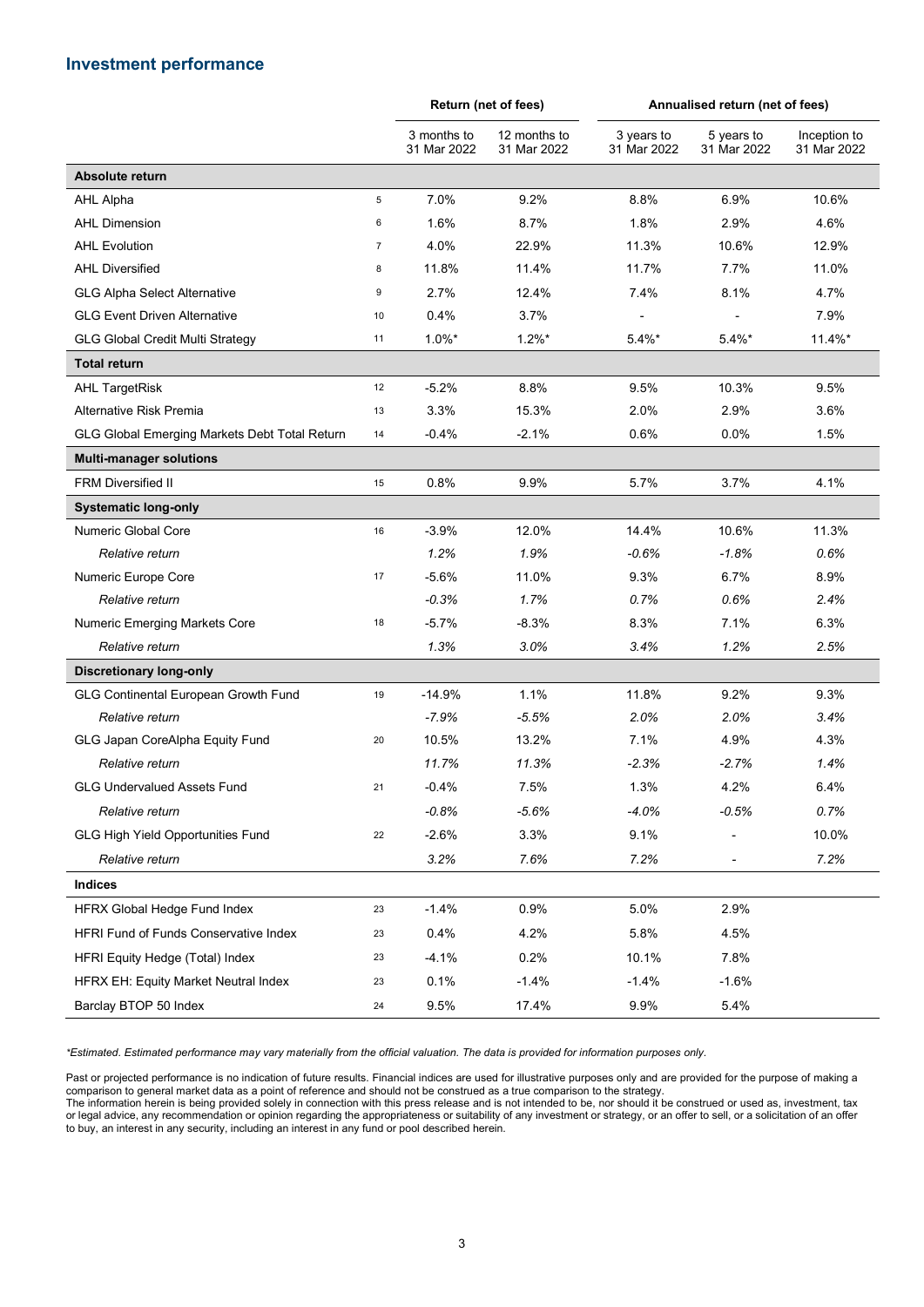### About Man Group

Man Group is a global, technology-empowered active investment management firm focused on delivering alpha and portfolio solutions for clients. Headquartered in London, we manage \$151.4 billion<sup>25</sup> and operate across multiple offices globally.

We invest across a diverse range of strategies and asset classes, with a mix of long-only and alternative strategies run on a discretionary and quantitative basis, across liquid and private markets. Our investment teams work within Man Group's single operating platform, enabling them to invest with a high degree of empowerment while benefiting from the collaboration, strength and resources of the entire firm. Our platform is underpinned by advanced technology, supporting our investment teams at every stage of their process, including alpha generation, portfolio management, trade execution and risk management.

Our clients and the millions of retirees and savers they represent are at the heart of everything we do. We form deep and long-lasting relationships and create tailored solutions to help meet their unique needs. We recognise that responsible investing is intrinsically linked to our fiduciary duty to our clients, and we integrate this approach broadly across the firm.

We are committed to creating a diverse and inclusive workplace where difference is celebrated and everyone has an equal opportunity to thrive, as well as giving back and contributing positively to our communities. For more information about Man Group's global charitable efforts, and our diversity and inclusion initiatives, please visit: https://www.man.com/corporate-responsibility

Man Group plc is listed on the London Stock Exchange under the ticker EMG.LN and is a constituent of the FTSE 250 Index. Further information can be found at www.man.com

### Important information

The content of the websites referred to in this announcement is not incorporated into and does not form part of this announcement. Nothing in this announcement should be construed as or is intended to be a solicitation for or an offer to provide investment advisory services or to invest in any investment products mentioned herein.

#### **Enquiries**

Karan Shirgaokar Director, Investor Relations +44 20 7144 1434 investor.relations@man.com

Georgiana Brunner Head of Communications +44 20 7144 1000 media@man.com

Neil Doyle FTI Consulting +44 77 7197 8220 man@fticonsulting.com